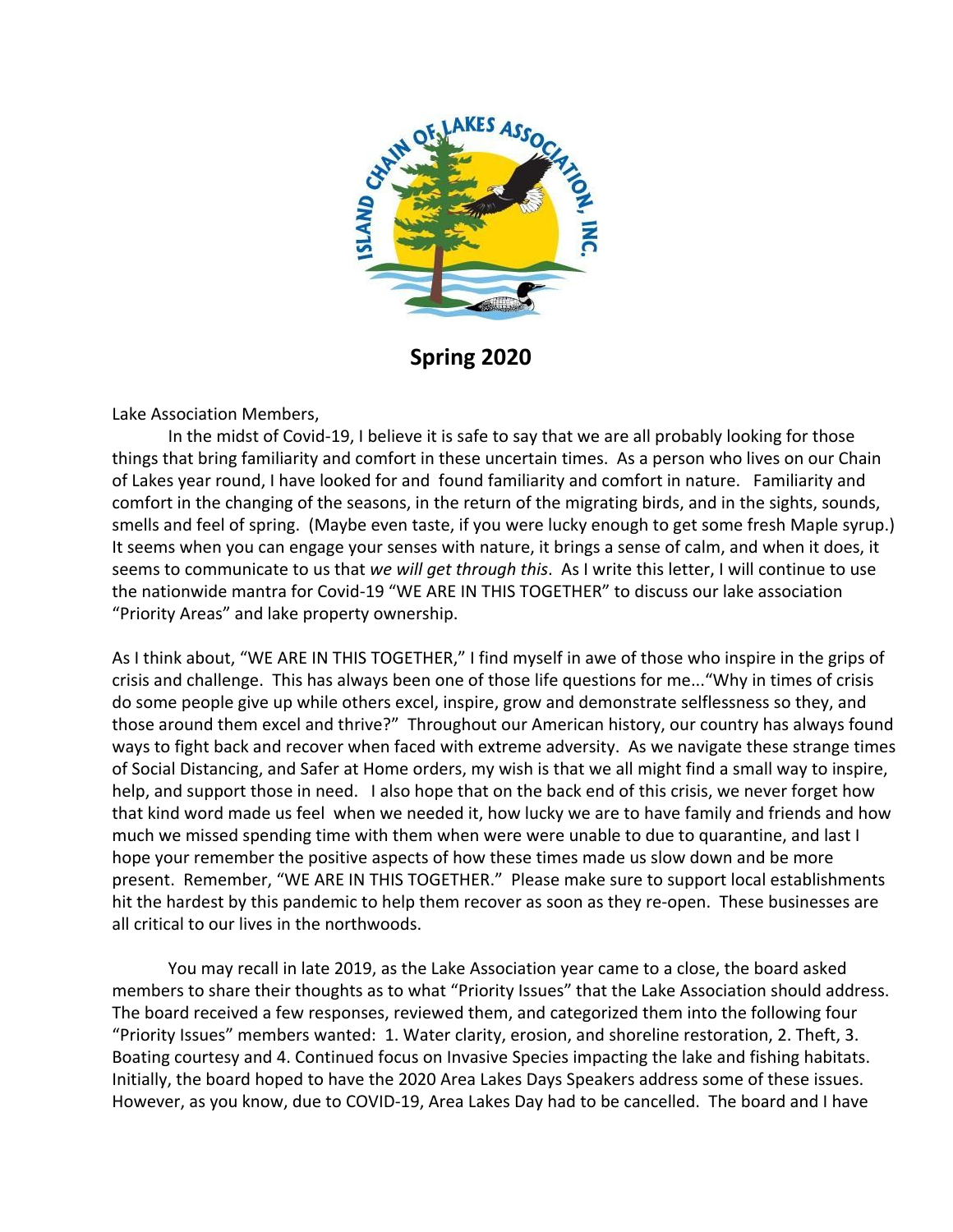been and will continue to do our best to focus on the Priority Issues throughout the upcoming meetings, newsletters, and projects we do.

PRIORITY ONE: Water Clarity, Erosion, and Shoreline Restoration: As people who live and recreate on these lakes, it is essential that we understand how interconnected we are, and how our actions as Lake property owners affect us all. Yes, you guessed it, "WE ARE IN THIS TOGETHER!" In the medical field, one of our code of ethics is "First, do no Harm." As property owners, we can abide by the principle of, "First, do no harm." Next, just like a doctor or nurse, we need to ASSESS-TAKE ACTIONand CONTINUALLY REASSESS, to ensure the actions we are making are affecting the outcomes we desire. This is what we need to do as lake property owners, we need to assess, take personal responsibility and action, and reassess our actions as property owners to ensure that the actions we take not only positively impacts our own property but that of the Chain of lakes we live and recreate on. We all should want to take positive steps to heal, enhance, and nurture our land, so that our legacy of a clean healthy and vibrant ecosystem excels with our help and ensures that generations to come will be thankful that we understood how great we can be when, "WE ARE IN THIS TOGETHER."

Briefy, in this first Newsletter of 2020, I want to share some ways that we, as a lake community, we may choose to ASSESS- TAKING ACTION- and REASSESS on your own properties- to address "Priority One." If you have been on our chain of lakes for a number of years you would know that our water clarity has been impacted over the years. Some of these changes have been natural, and unfortunately, other impacts to clarity have been due to our choices as property owners. Our Chain is extremely fortunate to have the Ohmart Wetlands as part of our ecosystem. This is true for many reasons, but one of the greatest functions of this area is that it's a natural filtration system, for all the incoming water from Long lake.

So let's take a more personal look… I encourage you as you assess your own properties, first, do you meet the criteria of do no harm? Second, do runoff areas of your property slow, or stop nutrient rich runoff from flowing into the lake with each rain? Would your shoreline benefit from creating simple buffers zones? This can be done as easily as letting your grass grow by the shoreline instead of cutting right down to the lake. This technique also has been shown to keep geese from coming up on your yard and relieving themselves all over your frontage. As I have grown a buffer area on my property, I have also been pleased to see how the butterflies, frogs and turtles have loved this area. Lastly, I encourage all to assess their use of fertilizer (with or without Nitrogen)on yards that might leach into our lakes. Any product used to stimulate growth of your grass will also stimulate aquatic weeds and/or algae.

Another simple action is to assist in preserving shorelines and address Priority One and Priority Three is abiding by slow-no-wake zones- speed. Boat wakes due to the close proximity of land and the inability of the boat waves to disperse before they reach the shore are another cause of erosion thus leading to the deterioration of water quality. Remember, "WE ARE IN THIS TOGETHER," take time to slow down, enjoy the slow pace and really look all around at the wonderful sights of nature. Have you seen the beaver dams by the McCann boat landing? How many sandhill cranes were in the channel today? Take time to observe the nature around you and in doing so you will be helping preserve the ecosystem and creating a safer chain of lakes.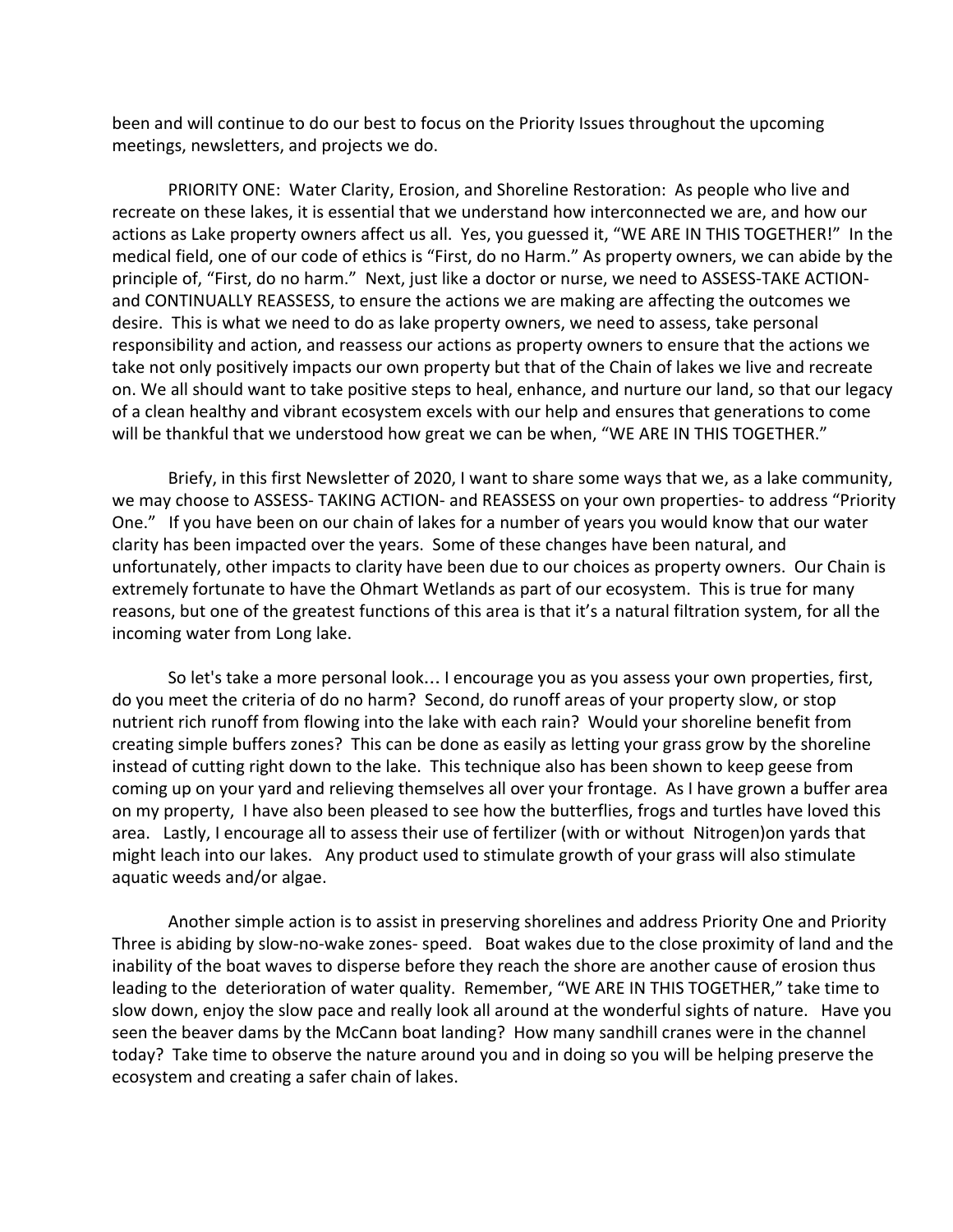PRIORITY 2: THEFT: In discussion with the board on this issue, it has been decided that in upcoming newsletters we will be gathering advice from the police in best practices and actions you can take to reduce the chances of theft. Having the plan to share in future newsletters, this is just one more area where, "WE ARE IN THIS TOGETHER," that we can establish an unofficial neighborhood watch around the lakes to let those people know that theft is not going to happen on our chain.

PRIORITY 3: BOATING COURTESY: Having the opportunity to boat on other lakes, I feel we are extremely fortunate on our Chain of lakes. However, that being said there isn't a single boater on our Chain of lakes that can't share a story about being disgruntled by an individual that did not practice, in our opinion, the safest boating practices. The site for Wisconsin Boating laws is: <https://dnr.wi.gov/files/PDF/pubs/LE/LE0301.pdf>Please, remember that when "WE ARE IN THIS TOGETHER"- we demonstrate what we want and expect from other boaters for another safe 2020.

PRIORITY 4: INVASIVE SPECIES: We will continue efforts to do what we can to identify, prevent, and work to find cures to keep invasive species from taking hold on our lakes. Ken Giehart will continue to chair the Invasive species committee meeting and he will share how we as a our lake community can demonstrate "WE ARE IN THIS TOGETHER," by helping to prevent the spread on our lakes. Stay tuned to future newsletters regarding more information on invasive species.

Last, but I believe the most critical way "WE ARE IN THIS TOGETHER,"- is through your membership to the organization. Your membership shows your commitment to the vitality of our Chain of Lakes. The board once again has voted to extend this first newsletter out to as many lake property owners as we have been able to gather. Our list is very extensive with mailings being sent to 371 physical addresses. Despite our efforts to keep this list as current as possible it remains a challenge to know when a property changes hands. If you know of a new buyer on our chain, please direct them to either our website: Islandchainoflakes.org or to me, as your President, so I can make sure membership information gets to them. We have attached a membership form to the end of this newsletter for your convenience. Please, promptly, take the two minutes to complete and return your membership to continue to be updated on Association activities. We greatly appreciate those who have donated above and beyond the standard membership fees. If you choose to donate, please read the membership form to receive a donation receipt. Kindly, note these additional donations are very beneficial to the organization and ensure that we can continue to do projects and make sure we are able to manage the day to day operations of this volunteer organization. There is no question that membership is the best way to show "WE ARE IN THIS TOGETHER." We have also once again teamed up with local sponsors to bring you our Lake Association Calendar free to all those who become members. Please note CALENDARS WILL NOT BE MAILED, BUT WILL BE AVAILABLE AT ASSOCIATION MEETINGS. As long as I am allowed to continue as President of your organization, I will always have the aspiration and goal of 100% of property owner members.

From the President: Karl Nordin [Karlnordin61@gmail.com](mailto:Karlnordin61@gmail.com) 715-577-8692.

**ASSOCIATION STORE/ MERCHANDISE FOR SALE:** Due to COVID-19, we've decided to keep the online store open until Monday, June 15th @ 11:59 p.m. Items will be ready for pick-up at the **Saturday, July 11**, **11:00** Sonny's Bar Brat Feed/ Meeting. <https://chippewavalleysportinggoods.itemorder.com/> SALES CODE: Island20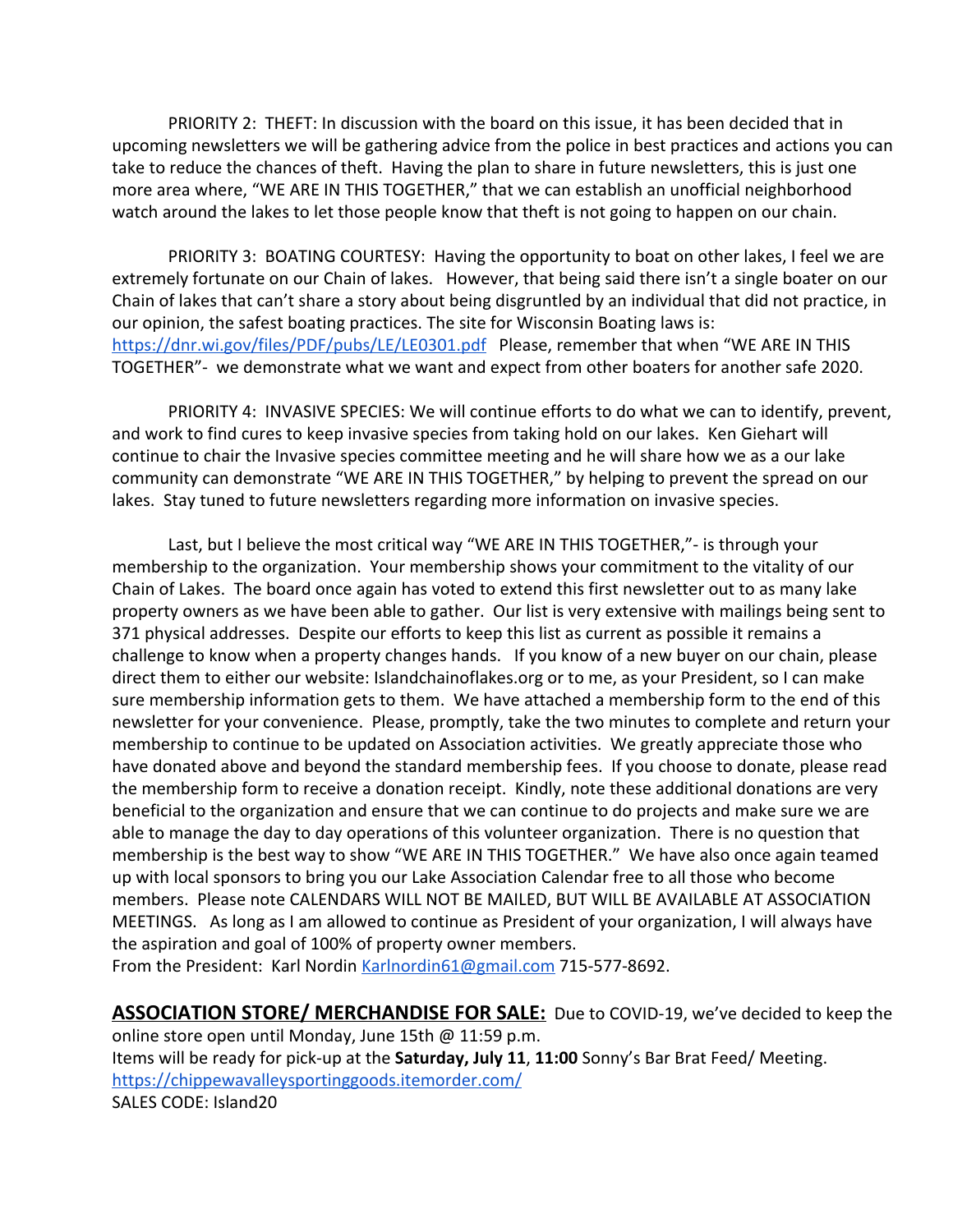# 2020 Meeting Schedule

# **May 9th-AREA LAKE DAYS CANCELLED DUE TO COVID 19 Saturday, June, 13 10:00 AM** Meeting- Backwoods Bar

(If the Backwoods is not open for in dining seating or if Social Distancing guidelines continue this meeting could be cancelled too.) **Saturday, July 11**, **11:00** Sonny's Bar Brat Feed/ Meeting. **August 8, 10 AM** Hawk's Bar/ Meeting

\_\_\_\_\_\_\_\_\_\_\_\_\_\_\_\_\_\_\_\_\_\_\_\_\_\_\_\_\_\_\_\_

# **WALLEYE STOCKING UPDATE**

In fall of 2019- the DNR continued the Walleye Initiative which delivered 10 walleye per acre for each acre of the entire chain of lakes. Per the DNR website the acres per lake on our chain is as follows. Island Lake: 543 Acres McCann Lake: 126 Acres Clear Lake: 94 Acres Chain Lake: 454 Acres Additionally: 117 Muskies were stocked into McCann Lake. \_\_\_\_\_\_\_\_\_\_\_\_\_\_\_\_\_\_\_\_\_\_\_\_\_\_\_\_\_\_\_\_\_\_\_\_\_\_\_\_\_\_\_\_

# HUGE THANK YOU TO THE FOLLOWING:

**The Lake Association Board Members and lake Representatives:** This group was active all winter working to plan for meetings, Area Lake Days, and just taking care of the ins and outs of the association. Thanks to all of you for your hard work, dedication, and leadership - I am grateful to you all.

**BUOY CREW:** This years crew included Rick Krahn- who stored and put the association pontoon in for the group, Darrel Bauman for doing Buoy repair, Installation Crew: John Kowalewski, Mike Kasel, Ralph Deluga, and Mark Schmitt. **CALENDAR:** Huge thanks to Linda Carpenter for spearheading this project again and working her artistic magic in the layout to put together another outstanding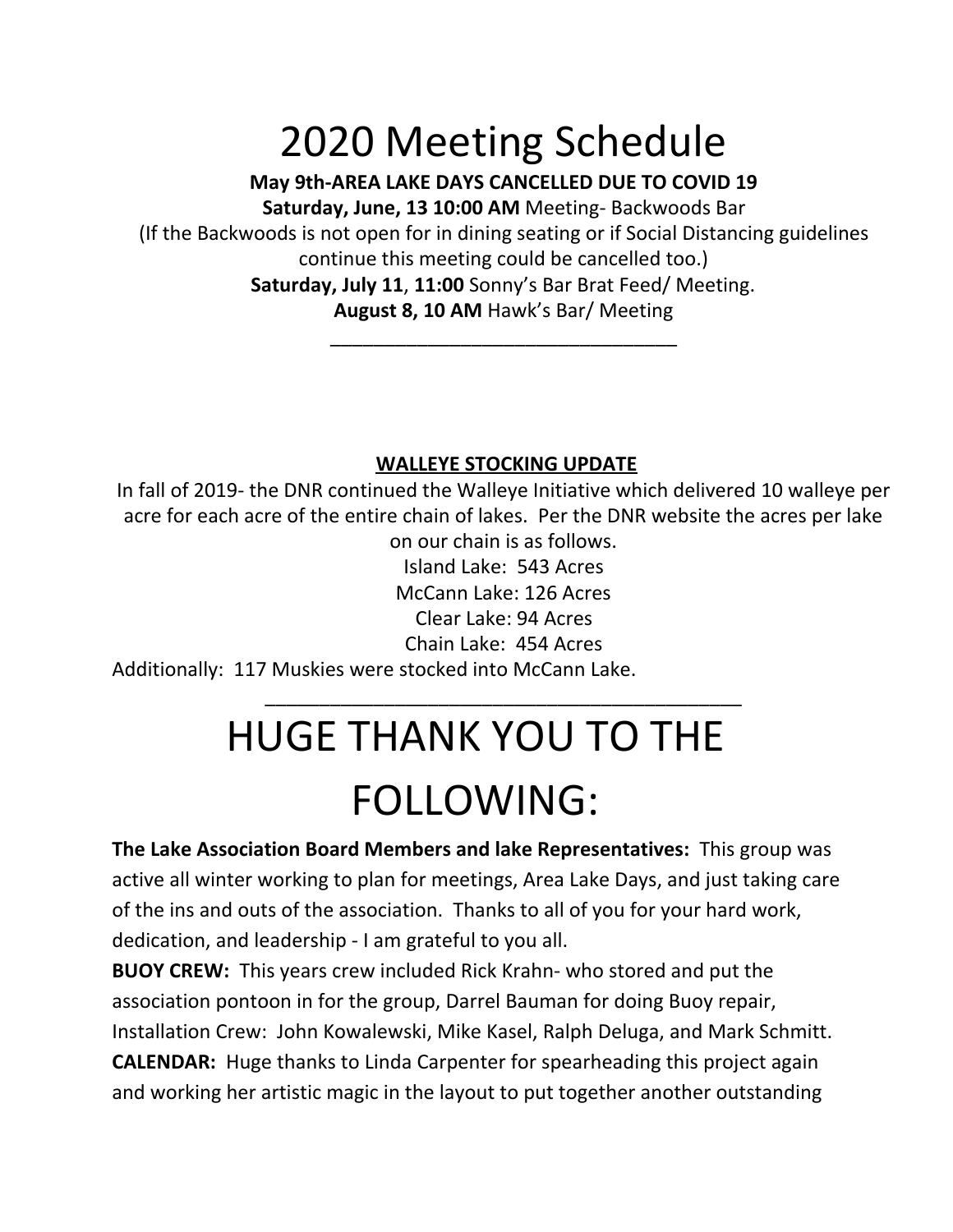calendar. Thanks also to all those who submitted pictures, and or helped get or provided us with your local events. Last, thanks to John Kowalewski for getting the vendor contributions.

Thanks to the vendors who choose to donate portions of their Area Lake Day's Vendor fees to the good of the organization.

## **ISLAND CHAIN OF LAKES ASSOCIATION, INC MEETING MINUTES August 10, 2019 HAWK'S BAR and CAMPGROUND**

## **INTRODUCTION**

- I. Call to order President Karl Nordin called the meeting to order at 10:01 a.m. and opened with the Pledge of Allegiance.
- II. Karl welcomed Gary and Jayn Gotter (Chain Lake) to the ICOLA.
- III. Karl advised that the July ICOLA minutes had been published and distributed. He advised that there was a correction to be made in the heading to correct the date (July 13) and location (Backwoods) of the meeting. Mark Schmitt motioned the minutes be approved followed by a second from Tom Frank and the minutes were approved by a unanimous voice vote.
- **IV.** Bea Burnap provided the treasurer's report which follows:

| a. | Checking Account Balance as of 6/5/2019                       | \$9,319.05                       |
|----|---------------------------------------------------------------|----------------------------------|
|    | Income (Dues and Donations, calendars and brat feed) \$605.00 |                                  |
|    | Expenses (Brat feed, door prizes, office)<br>ii.              | \$353.80                         |
| b. | Bank Balance as of 8/9/2019                                   | \$9,578.97 (\$674 restricted for |
|    | walleyes and \$38.07 restricted for invasive species)         |                                  |
|    | <b>CD<sub>S</sub></b>                                         | \$15,000.06                      |
|    | Walleye                                                       | \$4141.09                        |
|    | Walleye<br>ii.                                                | \$10858.97                       |
| d. | Land Acquisition                                              | \$15,049.08                      |
| e. | <b>ICOLA Savings</b>                                          | \$5,539.27                       |

f. Deb Krahn made a motion to approve the treasurer's report and Dan Borreson seconded the motion. The treasurer's report was approved unanimously by voice vote.

### **OLD BUSINESS**

- V. Karl reminded everyone who had not picked up their calendar to do so.
- VI. Tom Frank gave an update regarding the Invasive Species Committee activity. Tom reminded members that the committee had planted beetles in June to combat the Purple Loosestrife and that he had done an inspection on August 9, 2019. He found the beetles have been doing an excellent job controlling the loosestrife as he found only 2 blooming in an area where 4 or 5 had been seen earlier in the spring. He said that there is some loosestrife on the north side of the channel and that the committee will be meeting later this year to decide on how to combat that area next year. Karl asked Tom about the invasive snails and Tom advised he would have to check on those and get back with Karl.